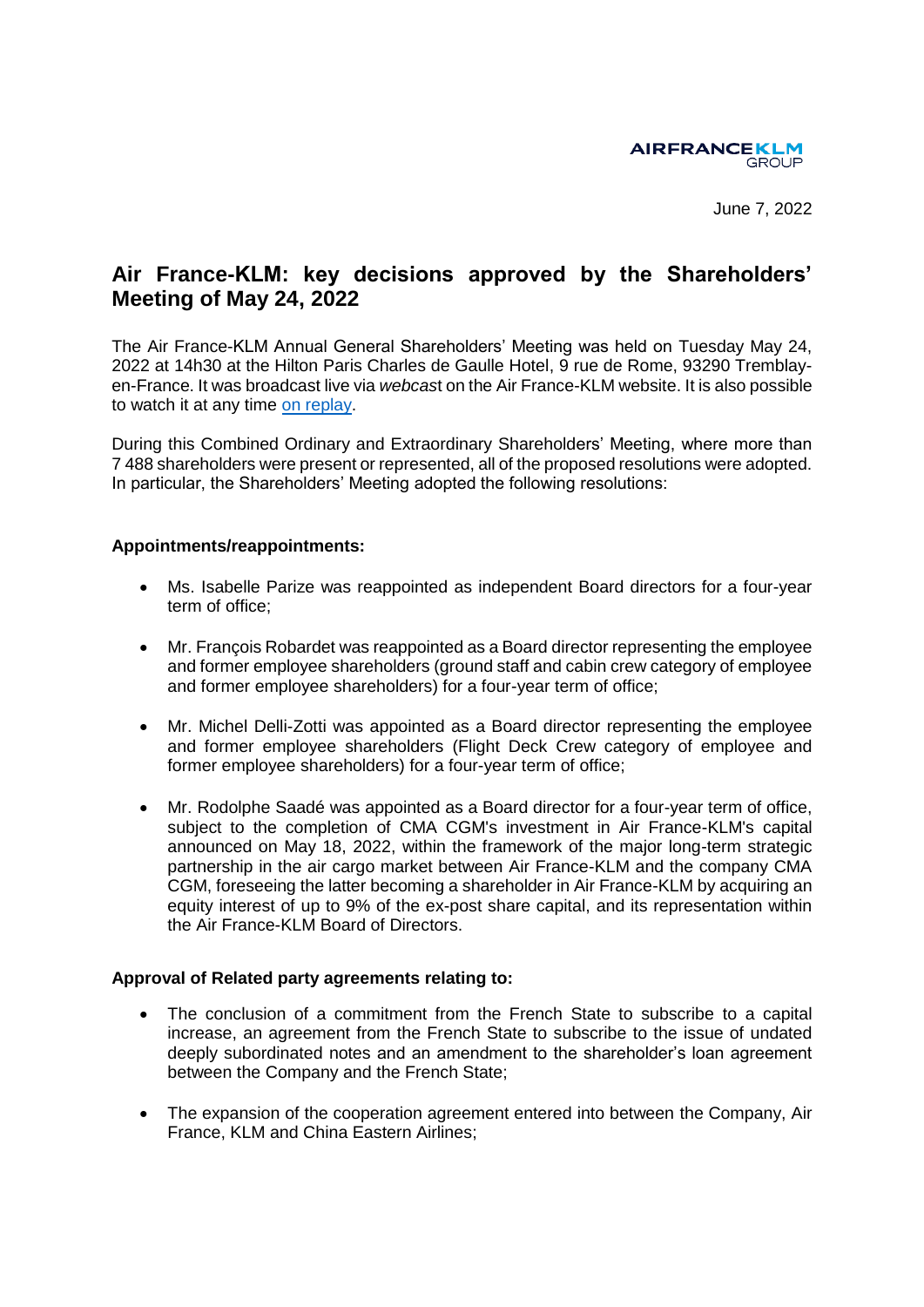An amendment to the State Guaranteed Loan agreement entered into with the French State.

## **Statutory auditors:**

 Noting of the expiry of the mandate of Deloitte & Associés as principal Statutory Auditor and appointment of PricewaterhouseCoopers Audit as principal Statutory Auditor.

#### **Compensation:**

- Approval of the information on the compensation of each of the corporate officers required by Article L. 22-10-9 I of the French commercial Code;
- Approval of the elements of compensation paid in the financial year 2021 or granted in respect of that financial year to the Chair of the Board of directors and the Chief Executive Officer;
- Approval of the 2022 compensation policies of the Chair of the Board of Directors, the Board directors and the Chief Executive Officer.

## **Financial authorizations/delegations:**

 Increase of the total nominal cap of the capital increases provided for in the 23rd resolution of the Combined Ordinary and Extraordinary Shareholders' Meeting of May 26, 2021, delegating authority to the Board of Directors to issue the Company's ordinary shares and securities granting access to its other equity securities, to be issued or giving entitlement to the allocation of debt securities, without preferential subscription rights, by way of a public offering as stated in 1° of article L. 411-2 of the French Monetary and Financial Code (which may be used outside public offering periods) to set it at €200 million, within the limits provided for by the applicable regulations on the date of issue.

#### **Amendment of the Articles of Incorporation:**

 Corporate purpose : addition of a preamble to the Articles of Incorporation to adopt a corporate purpose for the Company:

*"At the forefront of a more responsible European aviation, we unite people for the world of tomorrow."*

- Update of references in the Articles of Incorporation to Articles in the French Commercial Code;
- Amendment of Article 17-3 of the Articles of Incorporation relating to the Board directors representing the employees, lowering to eight directors (instead of twelve) the threshold triggering the obligation to have two directors representing employees on the Board of Directors;
- Amendment of Article 20 of the Articles of Incorporation concerning the decisions of the Board of Directors, to authorize the Board of Directors to make certain decisions by written consultation, in accordance with applicable legal provisions;